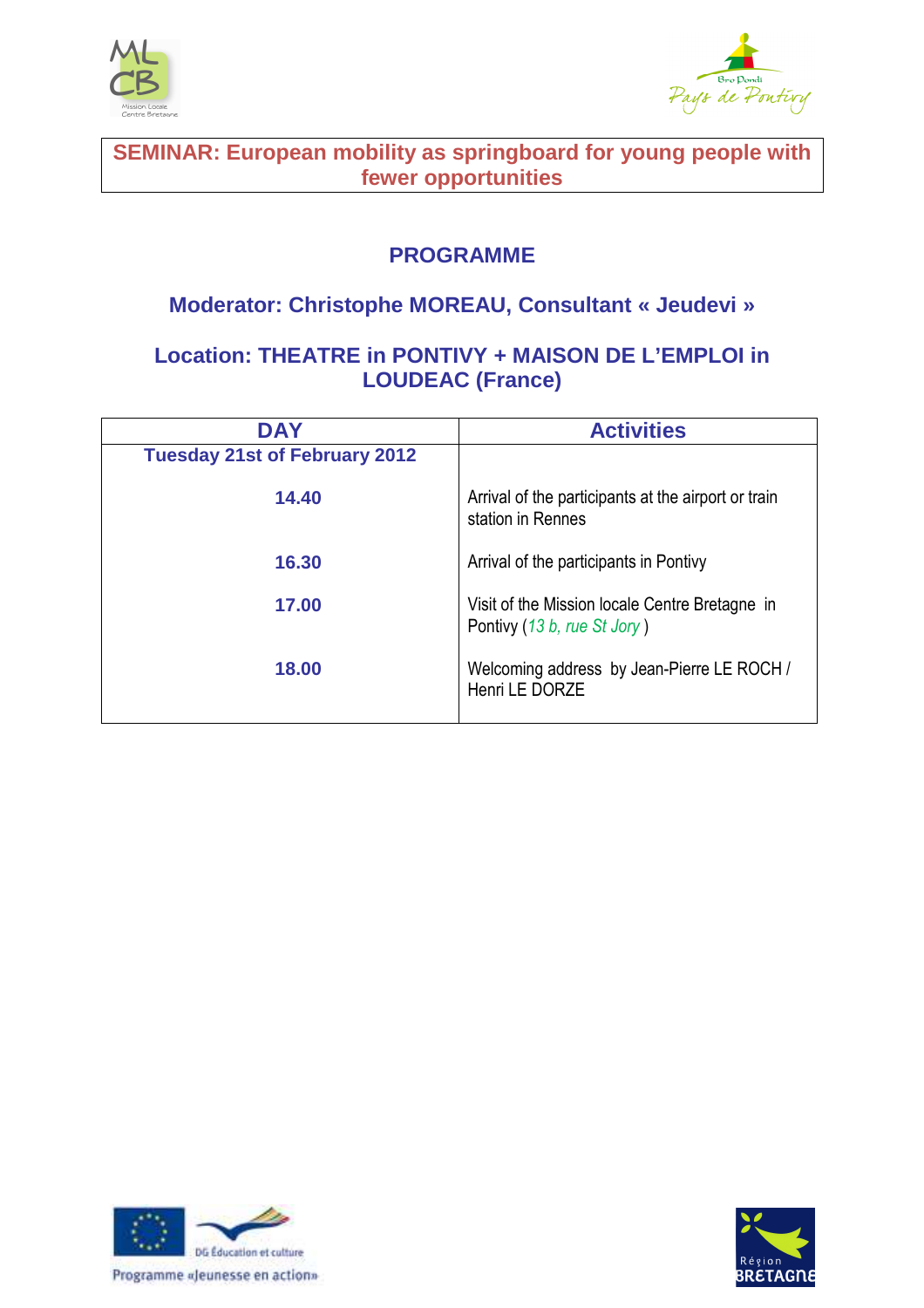



| <b>Wednesday 22nd of February 2012</b>      |       | <b>MORNING</b>                                                                                                                                                |
|---------------------------------------------|-------|---------------------------------------------------------------------------------------------------------------------------------------------------------------|
|                                             | 8.30  | Departure from the hotel                                                                                                                                      |
| <b>MAISON DE L'EMPLOI</b><br><b>LOUDEAC</b> | 9.15  | Registration &<br>Welcoming<br>address<br>and<br>introduction to the workshop by Guy LE<br>HELLOCO / Henry LE DORZE, Chairmen of the<br><b>Mission locale</b> |
|                                             | 9.30  | Presentation of the agenda by Christophe<br><b>MOREAU</b>                                                                                                     |
|                                             | 9.45  | Philippe LABBE Ethnologist / Doctor in sociology                                                                                                              |
|                                             | 12.15 | Plenary session on the theme young people<br>with fewer opportunities                                                                                         |
|                                             | 12.30 | Lunch at Restaurant Les Voyageurs - LOUDEAC                                                                                                                   |
|                                             |       | <b>AFTERNOON</b>                                                                                                                                              |
|                                             | 13.45 | Visit of social services in Loudéac :<br>Maison de l'emploi                                                                                                   |
|                                             | 15.00 | Cross presentation of European partners                                                                                                                       |
|                                             | 16.45 | Coffee break                                                                                                                                                  |
|                                             | 17.00 | Workshops:                                                                                                                                                    |
| <b>MAISON DE L'EMPLOI</b><br><b>LOUDEAC</b> | 18.30 | 1. Young people underperforming at school<br>2.<br>Young<br>people<br>with<br>fewer<br>opportunities (facing economical,<br>social<br>difficulties)           |
|                                             | 19.00 | Dinner and ludic presentation of each partner at                                                                                                              |
|                                             | 21.15 | Restaurant La Belle époque (Crêperie)                                                                                                                         |
|                                             |       |                                                                                                                                                               |



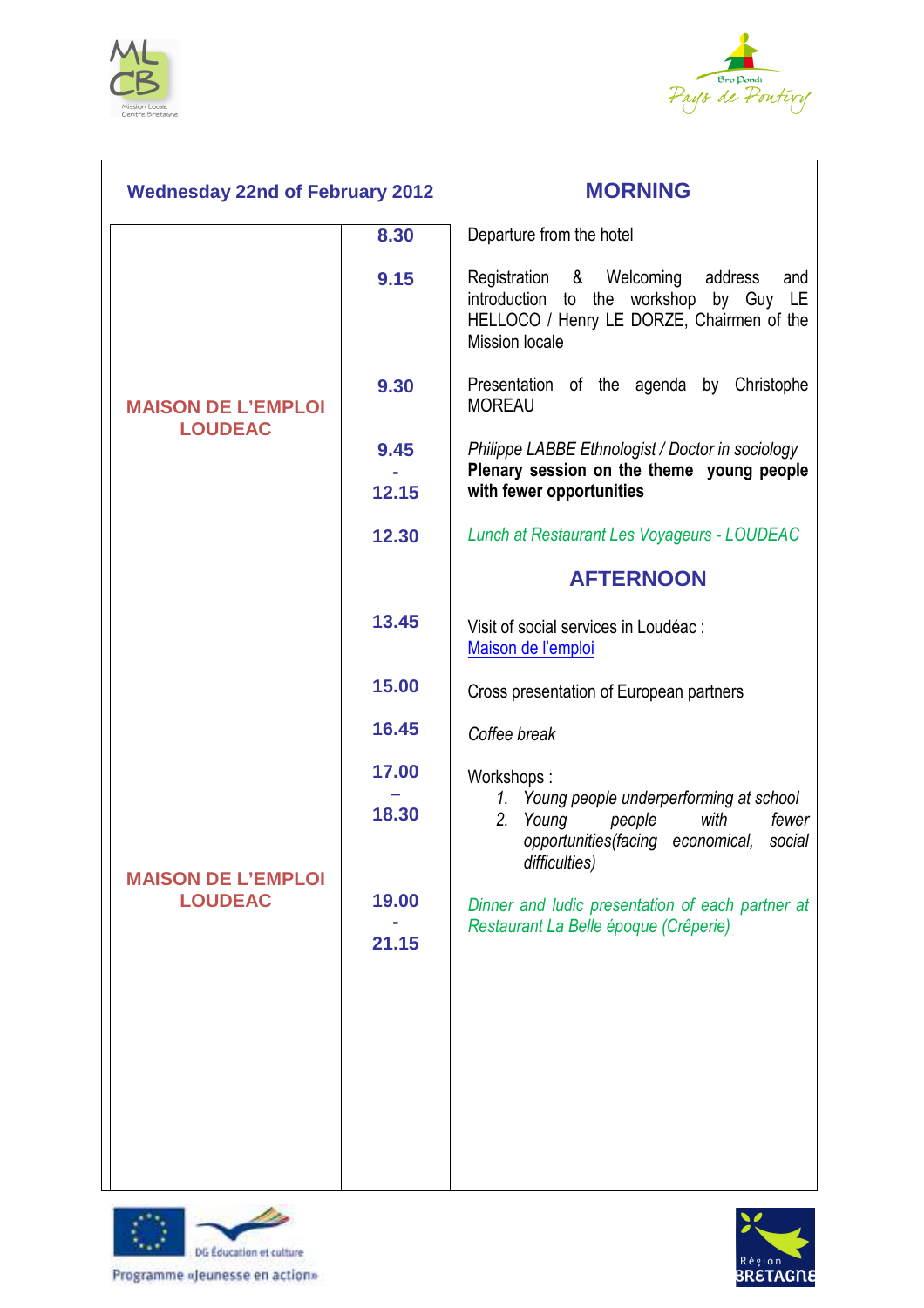



| <b>Thursday 23th of February 2012</b> |       | <b>MORNING</b>                                                                                                                                     |
|---------------------------------------|-------|----------------------------------------------------------------------------------------------------------------------------------------------------|
|                                       | 9.00  | Departure from the hotel                                                                                                                           |
|                                       | 9.15  | Hervé SERIEYX, former interdepartemental<br>representative to integration of young people<br>Plenary session on the integration of young<br>people |
| <b>THEATRE OF PONTIVY</b>             | 12.00 | Short film titled« Paroles aux jeunes - Words of<br>young people» directed by the Mission locale<br>Centre Bretagne - (25 Minutes)                 |
|                                       | 12.30 | Lunch at Restaurant L'Aiglon                                                                                                                       |
|                                       |       | <b>AFTERNOON</b>                                                                                                                                   |
| <b>VISIT</b>                          | 14.00 | Visit of social services in Pontivy :                                                                                                              |
|                                       | 16.30 | <b>Retritex</b><br>Employment integration program<br><b>AREP</b><br>Kerbertin                                                                      |
| <b>THEATRE OF PONTIVY</b>             | 16.45 |                                                                                                                                                    |
|                                       | 17.30 | Presentation of the outcomes of the workshops                                                                                                      |
|                                       | 17.30 | Free time                                                                                                                                          |
|                                       | 19.15 |                                                                                                                                                    |
|                                       | 19.30 | Diner at restaurant La Petite Marmite                                                                                                              |
|                                       |       | <b>EVENING</b>                                                                                                                                     |
|                                       | 21.00 | Selection of short films on youth and integration in                                                                                               |
|                                       | 23.00 | partnership with the Brest European Short Film<br>Festival + Debate                                                                                |
|                                       |       |                                                                                                                                                    |
|                                       |       |                                                                                                                                                    |
|                                       |       |                                                                                                                                                    |



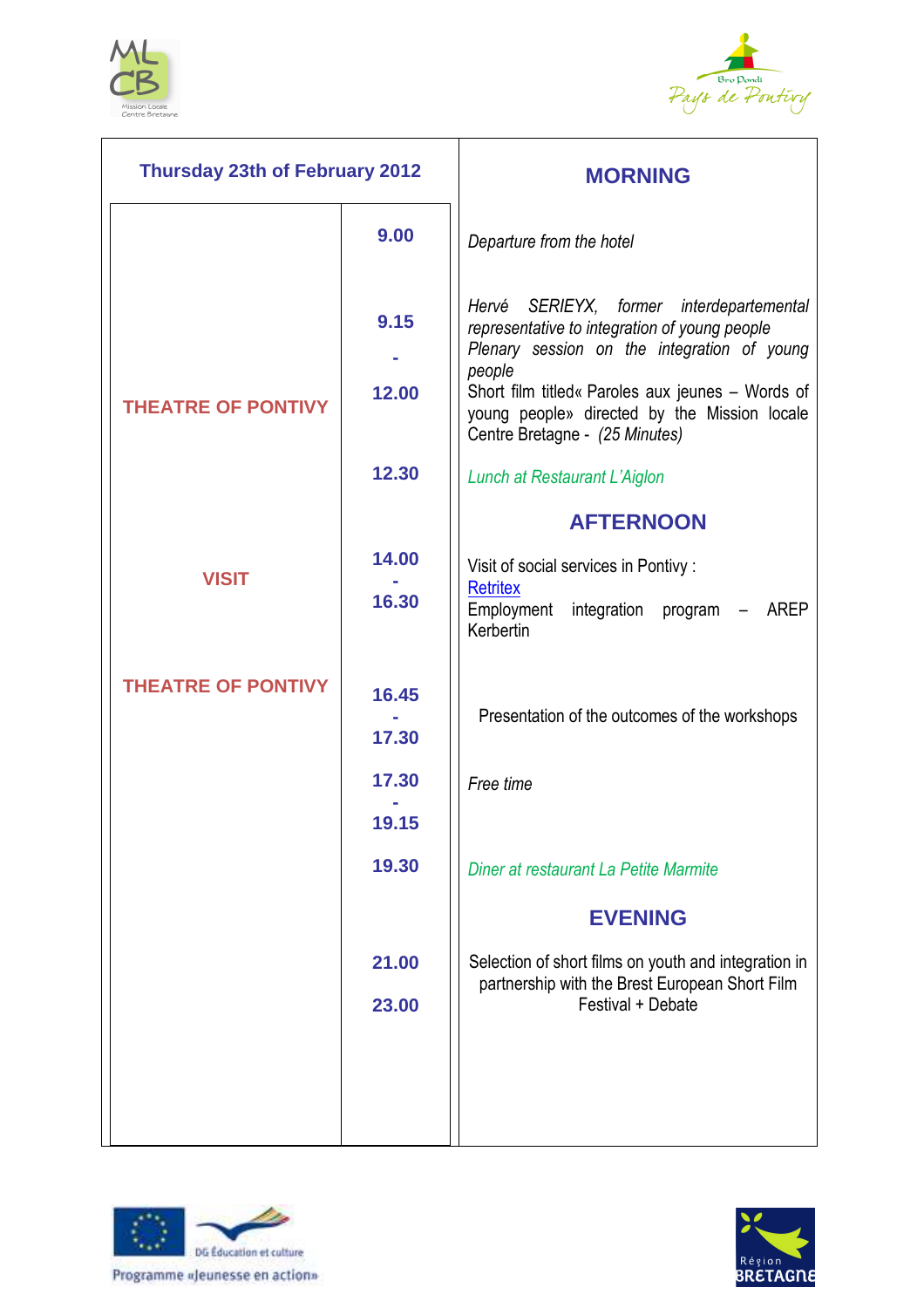



| <b>Friday 24th of February 2012</b> |                | <b>MORNING</b>                                                                                                                                                                                                                                                                                              |
|-------------------------------------|----------------|-------------------------------------------------------------------------------------------------------------------------------------------------------------------------------------------------------------------------------------------------------------------------------------------------------------|
|                                     | 9.15           | Departure from the hotel                                                                                                                                                                                                                                                                                    |
| <b>THEATRE OF PONTIVY</b>           | 9.30<br>12.00  | Plenary session on EU Youth policy:<br>1. European framework of youth policy -<br>SIURALA, Doctor-City of<br>M. Lasse<br>Helsinki, Finland and former Director of<br>Youth and Sport, Council of Europe<br>2. Youth categorisation and public action<br>in Europe.-Patricia LONCLE - political<br>scientist |
|                                     |                | <b>LUNCH</b> at Restaurant La Belle époque                                                                                                                                                                                                                                                                  |
|                                     |                | <b>AFTERNOON</b>                                                                                                                                                                                                                                                                                            |
| <b>THEATRE OF PONTIVY</b>           | 14.00          | Presentation of Youth in Action Programme- by<br>- Mr Le Prêtre and particularly mobility means<br>(European Voluntary Service (EVS), Youth<br>Exchanges)<br>Presentation of the <b>SALTO network</b> (Support,<br><b>Advanced Learning et Training Opportunities)</b><br>Accounts                          |
|                                     | 15.30          | Workshops on future cooperation :                                                                                                                                                                                                                                                                           |
| <b>THEATRE OF PONTIVY</b>           | 16.30          | European Voluntary Service (EVS)<br>Youth exchanges                                                                                                                                                                                                                                                         |
|                                     | 16.30          |                                                                                                                                                                                                                                                                                                             |
| <b>THEATRE OF PONTIVY</b>           | 17.00          | Overall conclusion and closing addresses                                                                                                                                                                                                                                                                    |
|                                     | 17.00          |                                                                                                                                                                                                                                                                                                             |
|                                     | 19.00          | Free time                                                                                                                                                                                                                                                                                                   |
|                                     | 19.30<br>22.00 | <b>DINNER</b><br>Cross-cultural dinner at restaurant La Petite<br>Marmite<br>0R<br>Departure                                                                                                                                                                                                                |
|                                     |                |                                                                                                                                                                                                                                                                                                             |